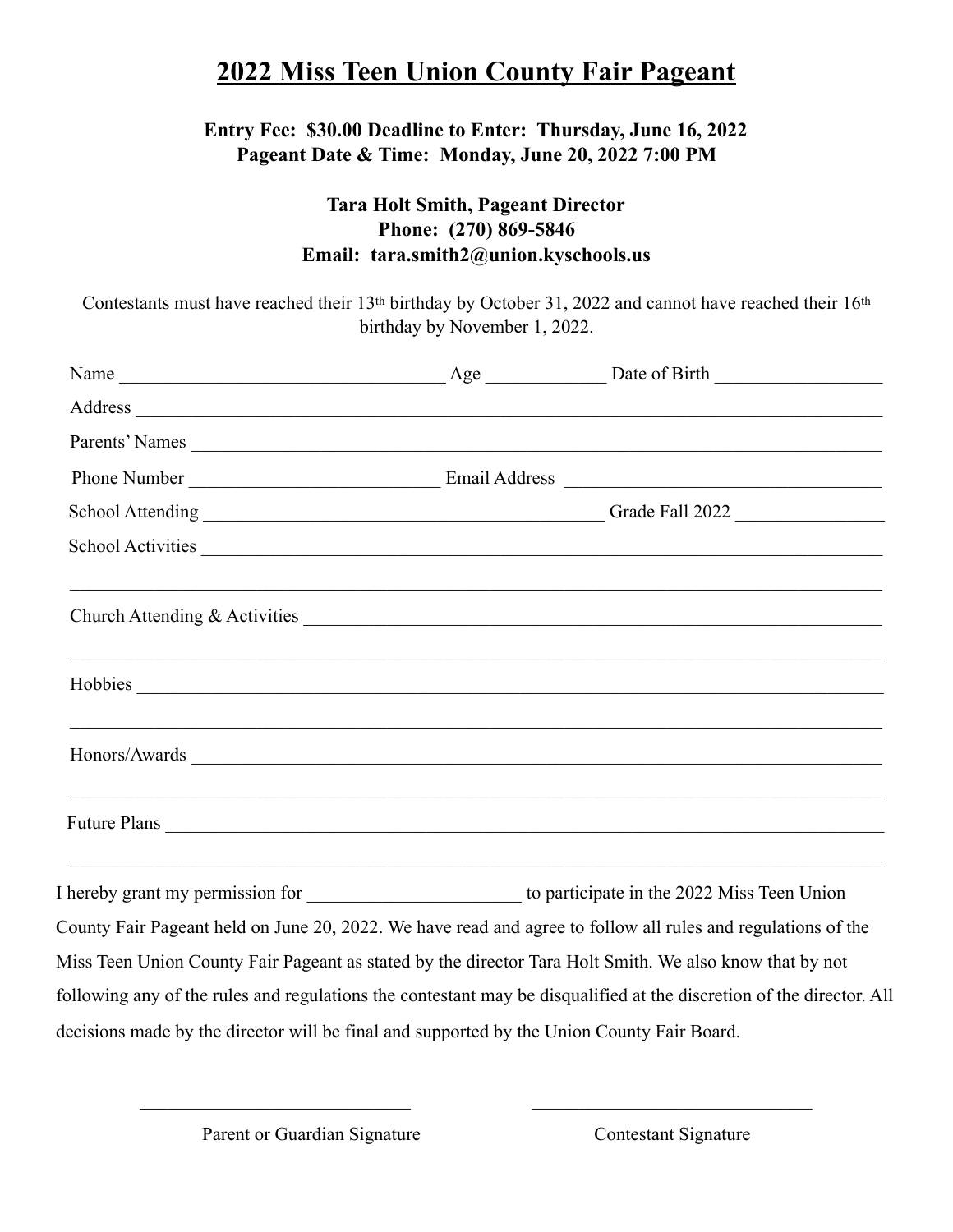## 2022 Miss Teen Union County Fair Pageant Contestant Contract

Congratulations on taking the first step toward being crowned the 2022 Miss Teen Kentucky County Fair Queen!!

As a participant in the Miss Teen Union County Fair Pageant you will be expected to present yourself as an outstanding young lady and role model to your family, peers and community. NO Unsportsmanlike conduct will be permitted during practice sessions or during the day of the pageant, this goes for the CONTESTANT and PARENTS!!! Take into consideration your surroundings before uttering any derogatory words – you never know who could be listening!!

As a participant in the Miss Teen Union County Fair Pageant you are stating that you have never been pregnant, had a pregnancy terminated or have any children. You are also agreeing that you will abstain from smoking, drinking, doing drugs and being placed in any compromising positions that would NOT make you a GOOD ROLE MODEL including displays of affection in public and anything posted on social media sites during the course of your participation in the Miss Teen Union County Fair Pageant.

If you are found to have breached this contract in any way YOU WILL BE immediately DISQUALIFIED from participating. This decision will be made by the pageant director and supported by all fair officials and it WILL BE FINAL!!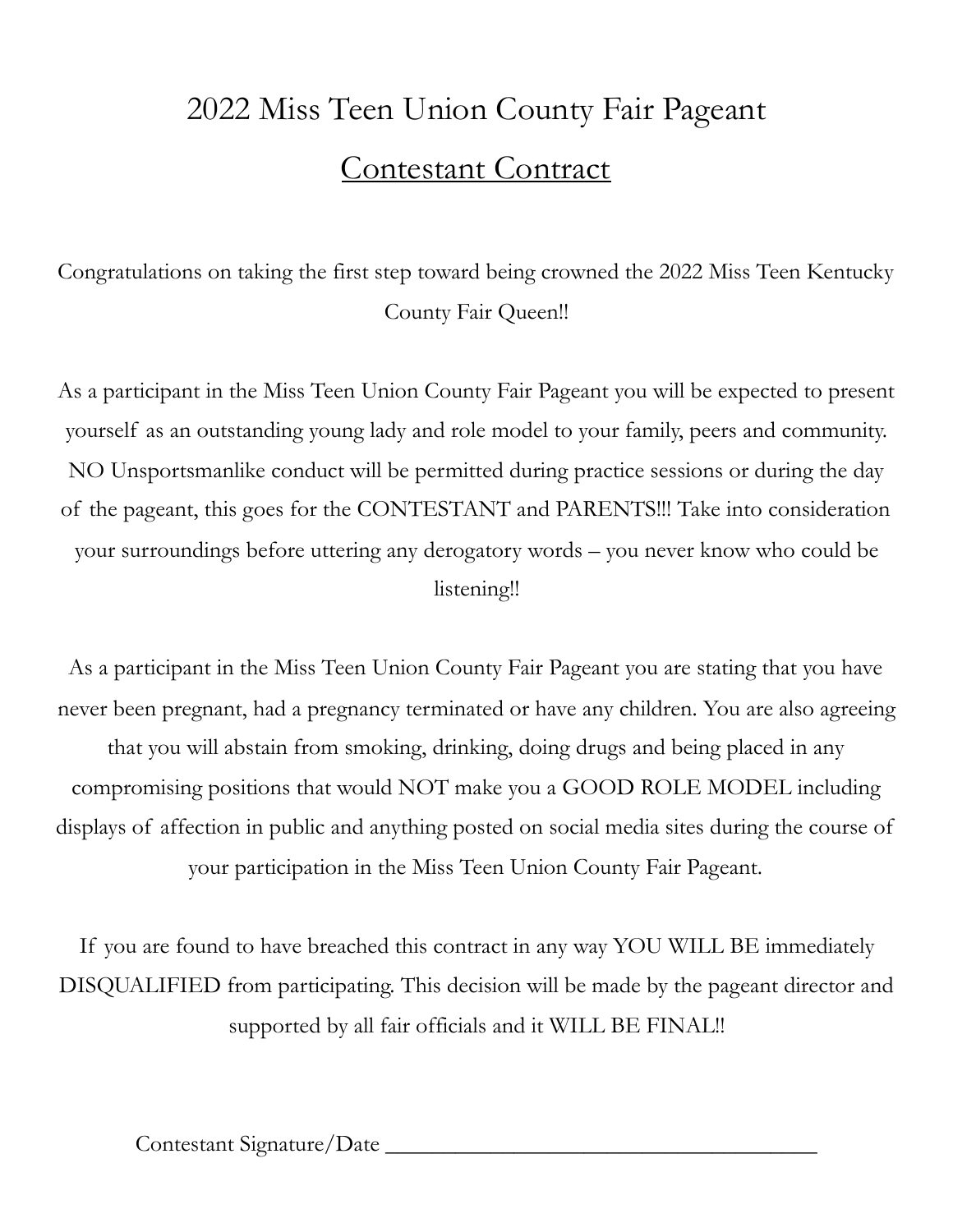# **Miss Teen Union County Pageant Practice Schedule**

**(all sessions held at the Union County Fair Grounds)** 

**Wednesday, June 1st 6:30 PM Monday, June 6th 6:00 PM Wednesday, June 8th 6:00 PM Monday, June 13th 7:00 PM Thursday, June 16th 7:00 PM (DEADLINE TO ENTER) Sunday, June 19th 6:00 PM (arena stage) (rehearsal on stage in arena-required attendance)** 

### **Monday, June 20th**

**Interviews will begin promptly at 3:00 PM at Cumberland Presbyterian Church (Sturgis) & each contestant will be assigned an arrival time based on their Contestant Number.** 

**Contestants are required to arrive at John Arnold Arena at 6:45 PM to get dressed!!** 

**Per rules and regulations contestants MUST attend a minimum of ONE practice session not including final rehearsal.** 

**\*Note\* You may go to John Arnold Arena anytime on Monday before the pageant to practice on your own if you would like. The arena will be open ALL DAY.**